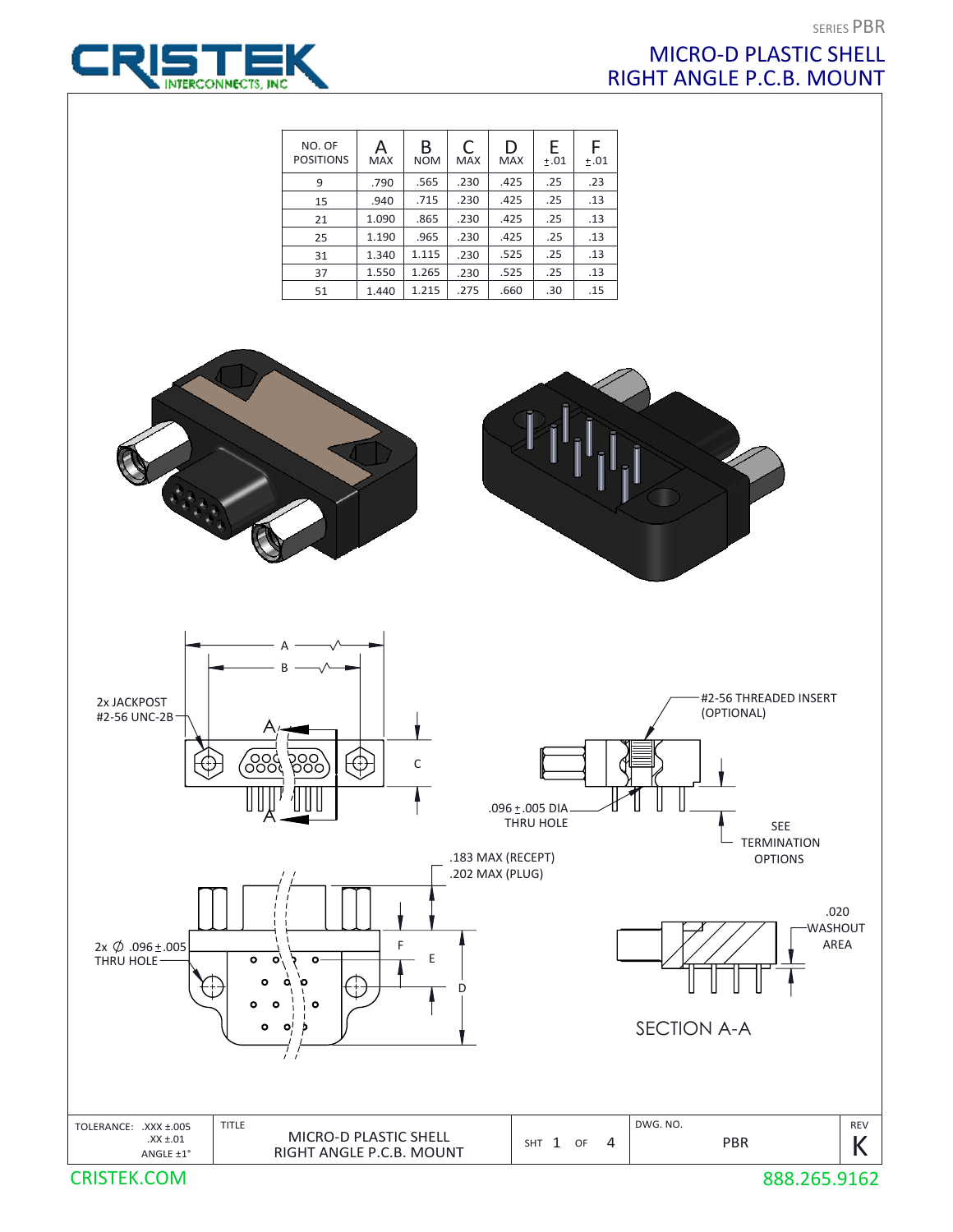



CRISTEK.COM

MICRO-D PLASTIC SHELL RIGHT ANGLE P.C.B. MOUNT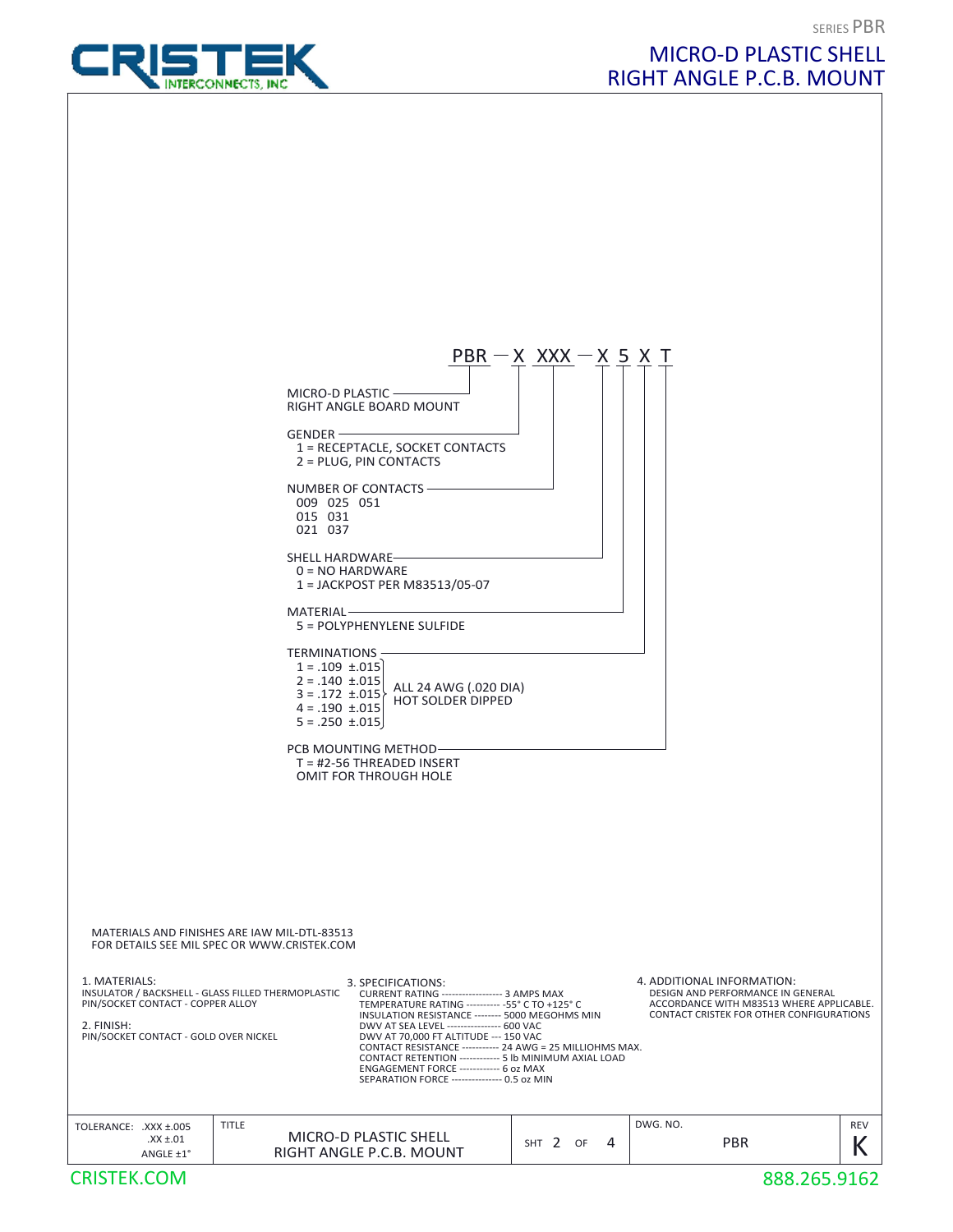





CRISTEK.COM